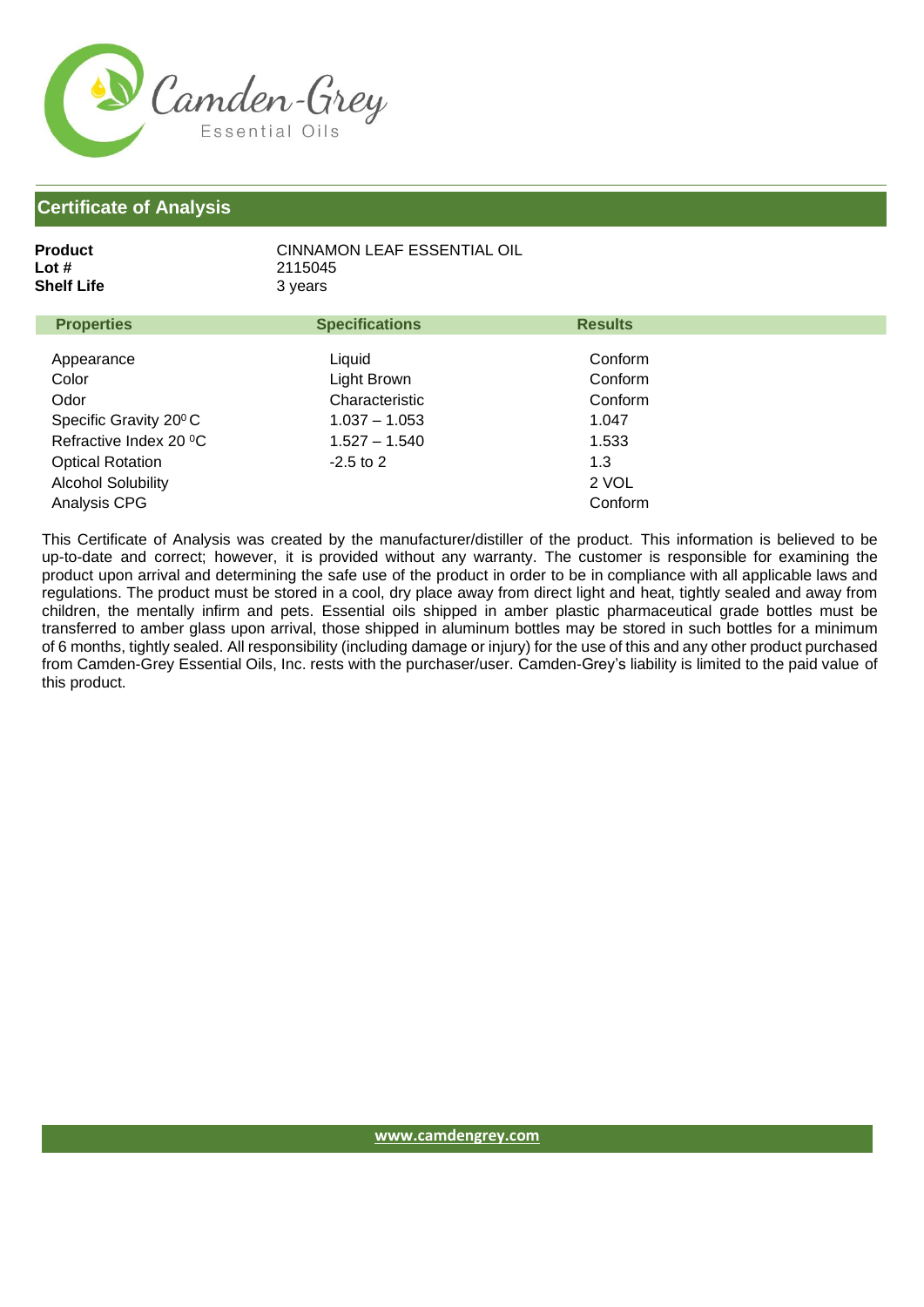

| Product    | CINNAMON LEAF ESSENTIAL OIL |
|------------|-----------------------------|
| Lot #      | 15048724                    |
| Shelf Life | 1 vear                      |
|            |                             |

| <b>Properties</b>                       | <b>Specifications</b> | <b>Results</b> |  |
|-----------------------------------------|-----------------------|----------------|--|
|                                         |                       |                |  |
| Appearance                              | Liquid                | Conform        |  |
| Color                                   | Light Brown           | Conform        |  |
| Odor                                    | Characteristic        | Conform        |  |
| Refractive Index 20 °C                  | $1.5300 - 1.5400$     | 1.5321         |  |
| Refractive Index 25 °C                  | $1.5270 - 1.5340$     | 1.5301         |  |
| Specific Gravity 20/20 <sup>°</sup> C   | $1.0370 - 1.0530$     | 1.0460         |  |
| Specific Gravity 25/25 <sup>0</sup> C   | $1.0380 - 1.0465$     | 1.0428         |  |
| Flash Point <sup>0</sup> F (Closed Cup) | 190                   | Conform        |  |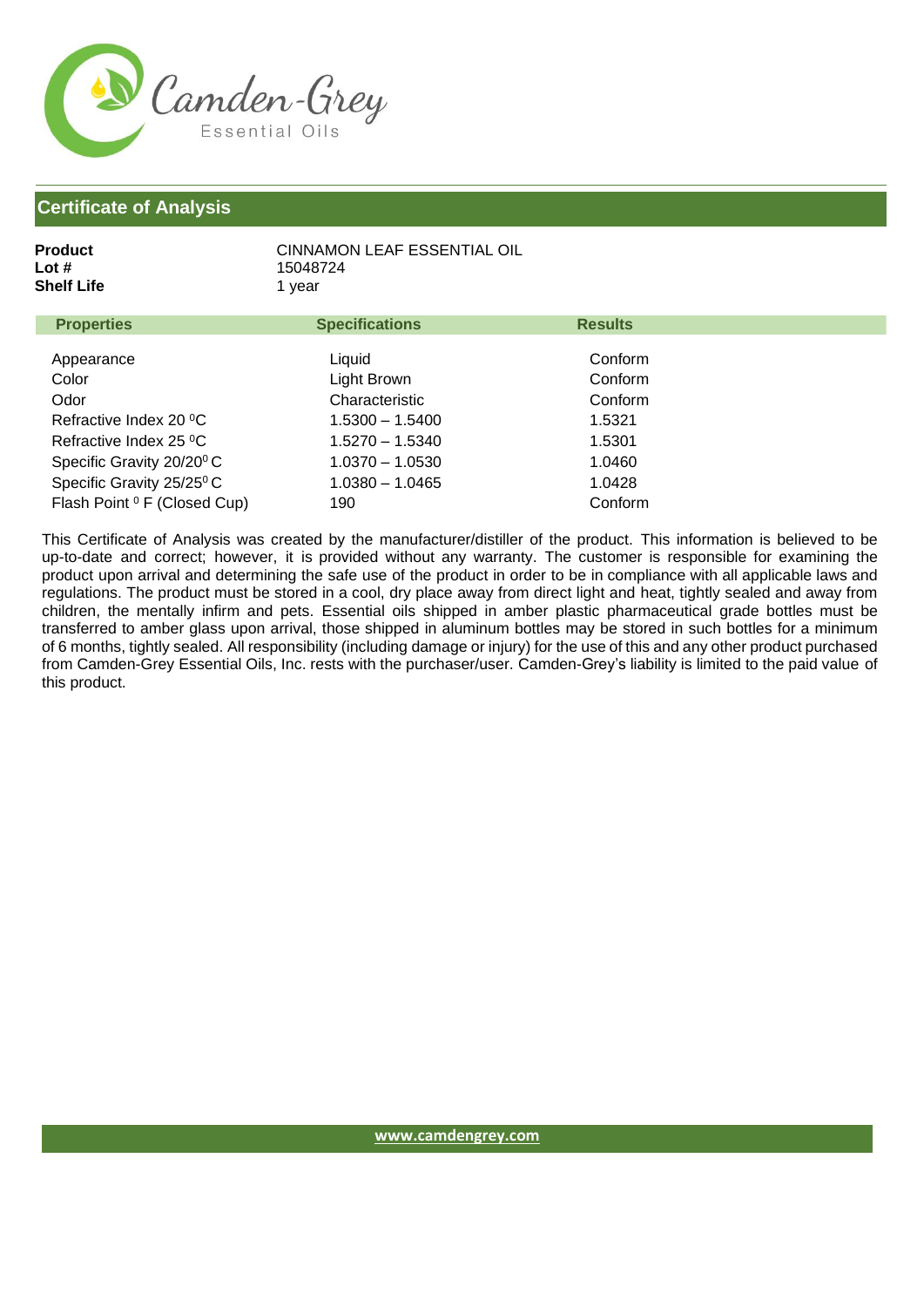

| Product    | CINNAMON LEAF ESSENTIAL OIL |
|------------|-----------------------------|
| Lot #      | C34206                      |
| Shelf Life | 2 years                     |

| <b>Properties</b>                  | <b>Specifications</b> | <b>Results</b> |
|------------------------------------|-----------------------|----------------|
| Appearance                         | Liquid                | Conform        |
| Color                              |                       | Conform        |
| Odor                               | Characteristic        | Conform        |
| Refractive Index 20 °C             | $1.5290 - 1.5370$     | 1.5324         |
| Specific Gravity 25 <sup>°</sup> C | $1.0300 - 1.0500$     | 1.0425         |
| Specific Gravity 25 <sup>°</sup> C | $1.0330 - 1.0530$     | 1.0455         |
| Flash Point <sup>0</sup> F         | 190 F / 88 C          | Conform        |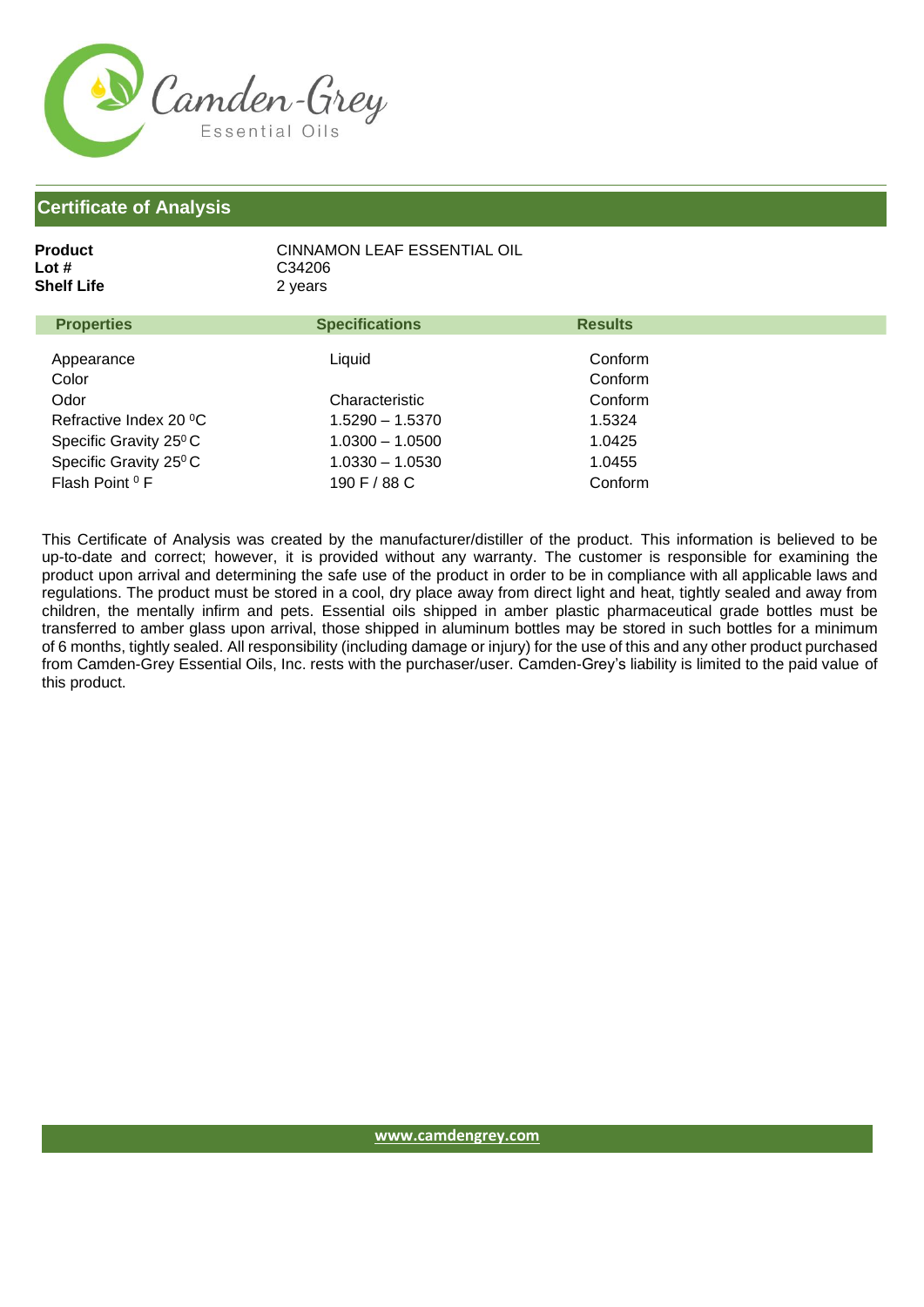

| Product    | CINNAMON LEAF ESSENTIAL OIL |
|------------|-----------------------------|
| Lot #      | 1818123                     |
| Shelf Life | 3 years                     |
|            |                             |

| <b>Properties</b>                  | <b>Specifications</b> | <b>Results</b> |  |
|------------------------------------|-----------------------|----------------|--|
| Appearance                         | Liquid                | Conform        |  |
| Color                              | Light Yellow          | Conform        |  |
| Odor                               | Characteristic        | Conform        |  |
| Specific Gravity 20 <sup>°</sup> C | $1.037 - 1.053$       | 1.048          |  |
| Refractive Index 20 °C             | $1.527 - 1.540$       | 1.534          |  |
| <b>Optical Rotation</b>            | $-2.5 - -2$           | 0.6            |  |
| Alcohol Solubility 70°             |                       | 2              |  |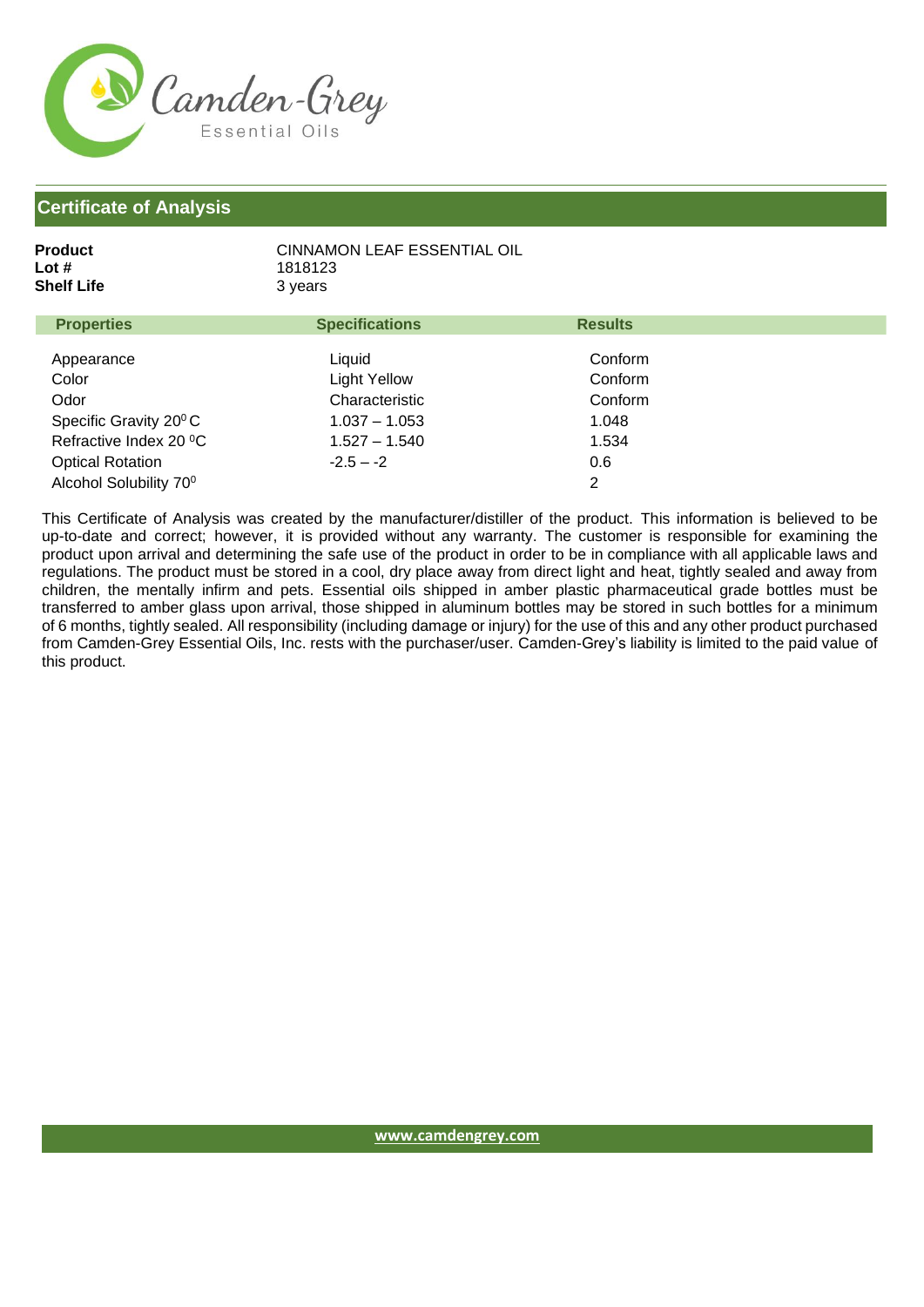

| Product<br>Lot #<br>Shelf Life | CINNAMON LEAF ESSENTIAL OIL<br>01004582<br>1.5 years |                |
|--------------------------------|------------------------------------------------------|----------------|
| <b>Properties</b>              | <b>Specifications</b>                                | <b>Results</b> |

| 1.0001                                  | <b>UPCOMOUNTURY</b> | <b>INGCHILD</b> |  |
|-----------------------------------------|---------------------|-----------------|--|
|                                         |                     |                 |  |
| Appearance                              | Liquid              | Conform         |  |
| Color                                   | Light Brown         | Conform         |  |
| Odor                                    | Characteristic      | Conform         |  |
| Refractive Index 20 °C                  | $1.5300 - 1.5400$   | 1.5320          |  |
| Refractive Index 25 °C                  | $1.5270 - 1.5340$   | 1.5299          |  |
| Specific Gravity 20/20 <sup>0</sup> C   | $1.0370 - 1.0530$   | 1.0446          |  |
| Specific Gravity 25/25 <sup>0</sup> C   | $1.0380 - 1.0465$   | 1.0414          |  |
| Flash Point <sup>0</sup> F (Closed Cup) | 190                 | Conform         |  |